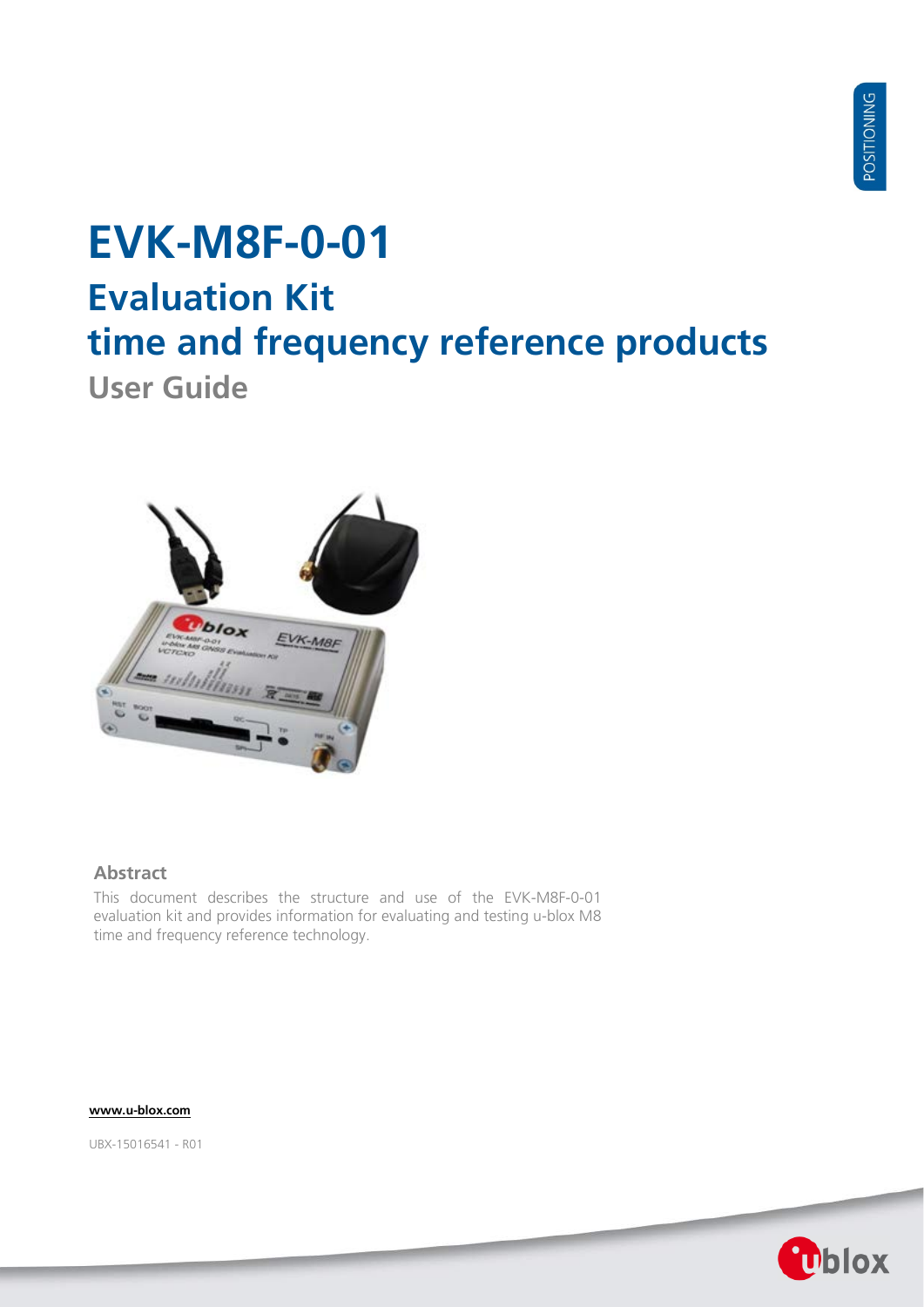

| <b>Document Information</b> |                                                         |             |  |
|-----------------------------|---------------------------------------------------------|-------------|--|
| <b>Title</b>                | <b>EVK-M8F-0-01</b>                                     |             |  |
| <b>Subtitle</b>             | Evaluation Kit<br>time and frequency reference products |             |  |
| Document type               | User Guide.                                             |             |  |
| Document number             | UBX-15016541                                            |             |  |
| <b>Revision and Date</b>    | R <sub>0</sub> 1                                        | 30-Jun-2015 |  |
| <b>Document status</b>      | Early Production Information                            |             |  |

### **Document status explanation**

| Objective Specification      | Document contains target values. Revised and supplementary data will be published later.                 |
|------------------------------|----------------------------------------------------------------------------------------------------------|
| Advance Information          | Document contains data based on early testing. Revised and supplementary data will be published later.   |
| Early Production Information | Document contains data from product verification. Revised and supplementary data may be published later. |
| Production Information       | Document contains the final product specification.                                                       |

### **This document applies to the following products:**

| Product name Type number |              | <b>Hardware Version</b> | <b>ROM/FLASH version</b>       | <b>PCN</b> reference |
|--------------------------|--------------|-------------------------|--------------------------------|----------------------|
| EVK-M8F                  | EVK-M8F-0-01 |                         | ROM 2.01/ FLASH FW2.20 FTS1.01 | N/A                  |

u-blox reserves all rights to this document and the information contained herein. Products, names, logos and designs described herein may in whole or in part be subject to intellectual property rights. Reproduction, use, modification or disclosure to third parties of this document or any part thereof without the express permission of u-blox is strictly prohibited.

The information contained herein is provided "as is" and u-blox assumes no liability for the use of the information. No warranty, either express or implied, is given, including but not limited, with respect to the accuracy, correctness, reliability and fitness for a particular purpose of the information. This document may be revised by u-blox at any time. For most recent documents, visit www.u-blox.com. Copyright © 2015, u-blox AG.

u-blox® is a registered trademark of u-blox Holding AG in the EU and other countries. ARM® is the registered trademark of ARM Limited in the EU and other countries.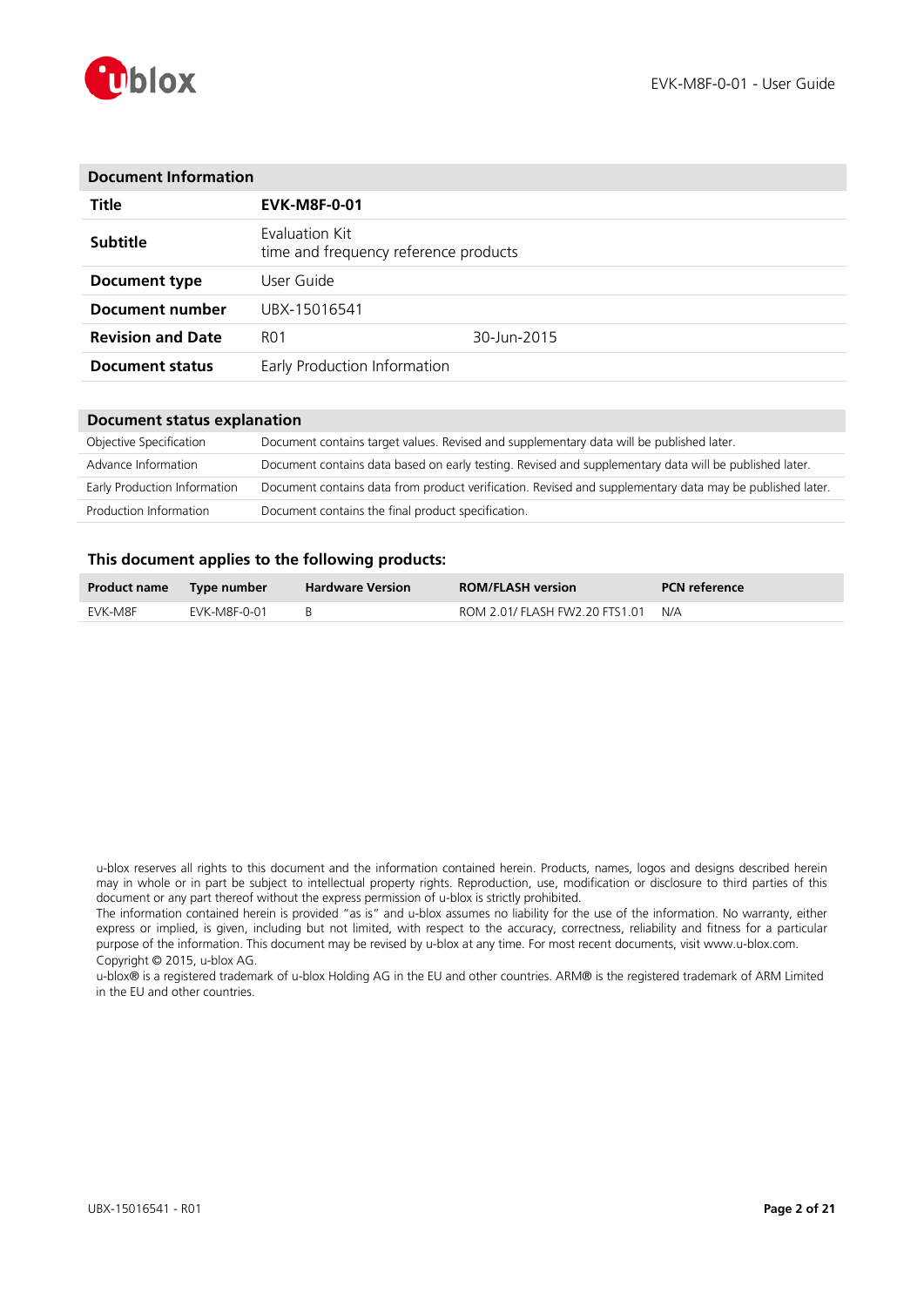

# <span id="page-2-0"></span>**Preface**

## <span id="page-2-1"></span>**Using this guide**

This guide assumes, the user has basic computer skills and is familiar with the Windows Graphical User Interface (GUI) and GNSS receiver environments.

The following symbols are used in the document to highlight information:

#### $\bigwedge$ **A warning symbol indicates actions that could negatively impact or damage the device.**

An index finger points out key information pertaining to device operation and performance.

## <span id="page-2-2"></span>**Warnings and certifications**



 $\mathbb{Q}$ 

**CAUTION! IN THE UNLIKELY EVENT OF A FAILURE IN THE INTERNAL PROTECTION CIRCUITRY THERE IS A RISK OF AN EXPLOSION WHEN CHARGING FULLY OR PARTIALLY DISCHARGED BATTERIES. REPLACE THE BATTERY IF IT NO LONGER HAS SUFFICIENT CHARGE FOR UNIT OPERATION. CHECK THE BATTERY BEFORE USING IF THE DEVICE HAS NOT BEEN OPERATED FOR AN EXTENDED PERIOD OF TIME.**



Products marked with this lead-free symbol on the product label comply with the "Directive 2002/95/EC of the European Parliament and the Council on the Restriction of Use of certain Hazardous Substances in Electrical and Electronic Equipment" (RoHS). EVK-M8F evaluation kit is RoHS compliant and green (no halogens).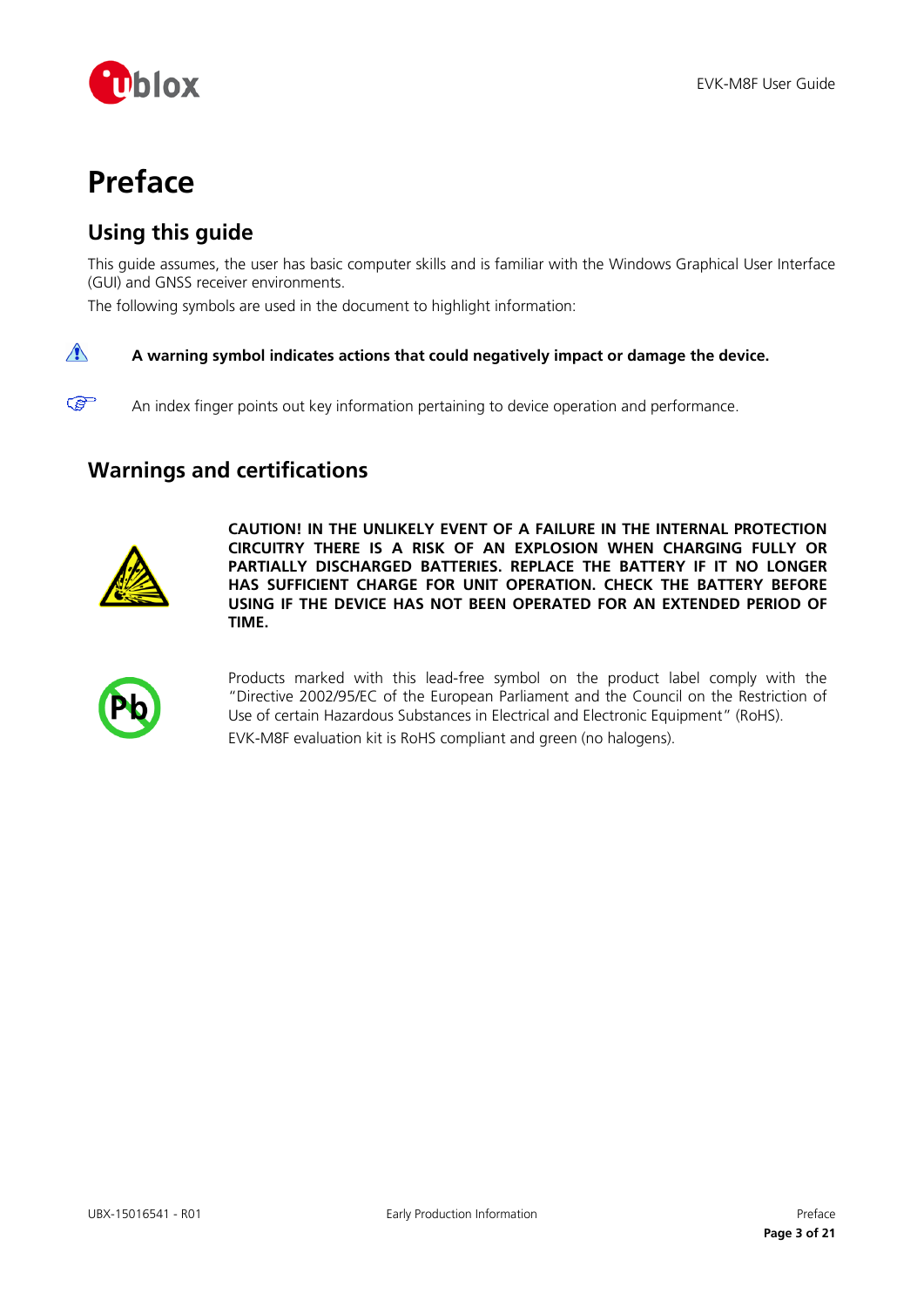

# <span id="page-3-0"></span>**Contents**

| $\mathbf 1$    |            |  |  |  |  |
|----------------|------------|--|--|--|--|
|                | 1.1        |  |  |  |  |
|                | 1.2        |  |  |  |  |
|                | 1.3        |  |  |  |  |
|                | 1.3.1      |  |  |  |  |
|                | 1.4        |  |  |  |  |
| $\overline{2}$ |            |  |  |  |  |
| 3              |            |  |  |  |  |
|                | 3.1        |  |  |  |  |
|                | 3.2        |  |  |  |  |
|                | 3.3        |  |  |  |  |
|                |            |  |  |  |  |
| 4              |            |  |  |  |  |
|                | 4.1<br>4.2 |  |  |  |  |
|                | 4.3        |  |  |  |  |
|                | 4.3.1      |  |  |  |  |
|                | 4.3.2      |  |  |  |  |
|                | 4.3.3      |  |  |  |  |
|                | 4.3.4      |  |  |  |  |
|                | 4.3.5      |  |  |  |  |
|                | 4.3.6      |  |  |  |  |
|                | 4.3.7      |  |  |  |  |
|                | 4.3.8      |  |  |  |  |
|                | 4.3.9      |  |  |  |  |
|                | 4.3.10     |  |  |  |  |
|                | 4.3.11     |  |  |  |  |
| 5              |            |  |  |  |  |
| 6              |            |  |  |  |  |
| 7              |            |  |  |  |  |
| 8              |            |  |  |  |  |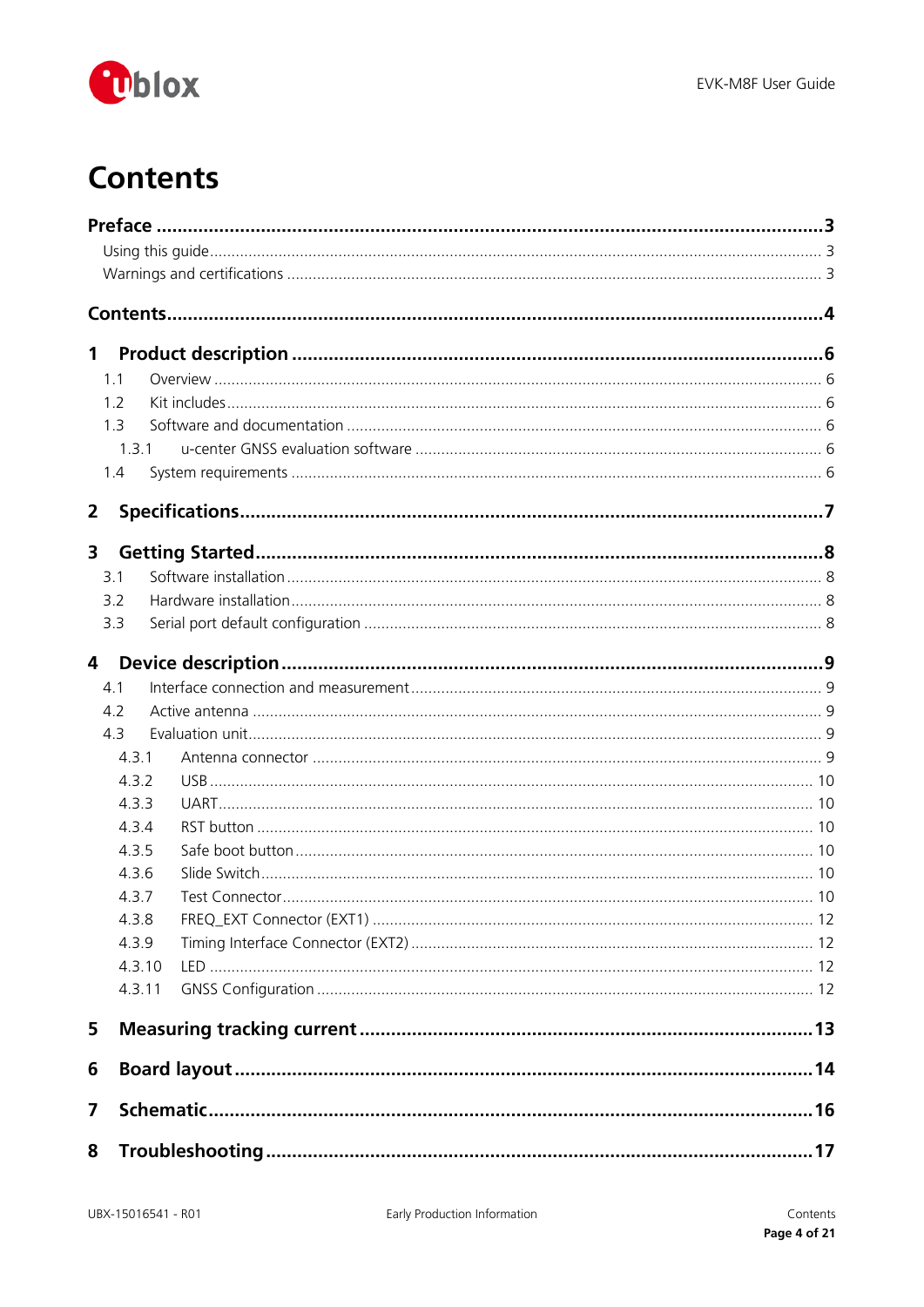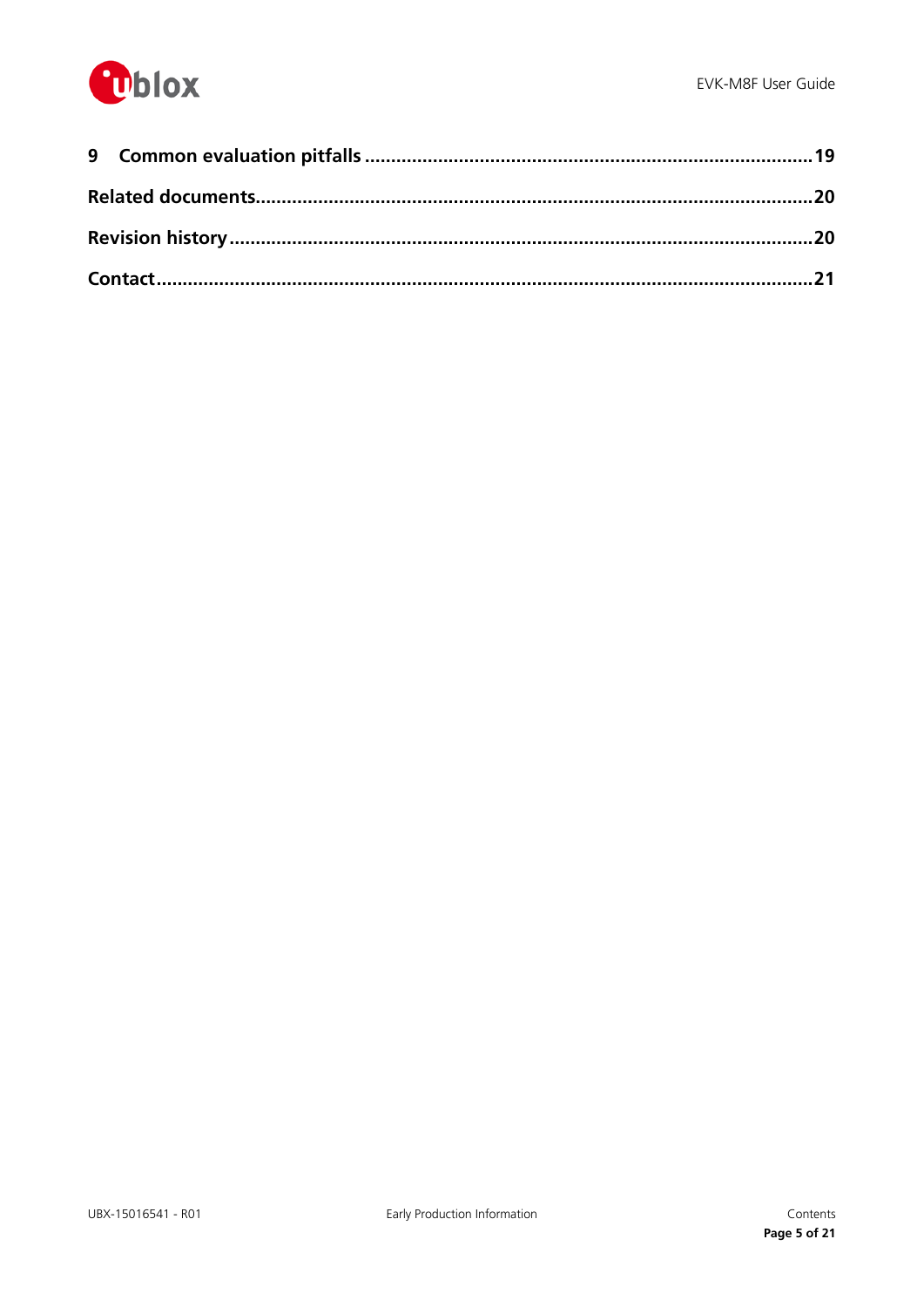

# <span id="page-5-0"></span>**1 Product description**

## <span id="page-5-1"></span>**1.1 Overview**

The EVK-M8F-0-01 evaluation kit makes evaluating the high performance u-blox M8 time and frequency reference products simple. The built-in USB interface provides both power supply and high-speed data transfer, and eliminates the need for an external power supply. Additionally, the two EXTENSION connectors (EXT1 and EXT2) in the EVK-M8F-0-01 provide access to time and frequency interface signals. u-blox evaluation kits are compact, and their user friendly interface and power supply make them ideally suited for use in laboratories, vehicles and outdoor locations. Furthermore, they can be used with a PDA or a notebook PC, making them the perfect companion through all stages of design-in projects.

| <b>Evaluation Kit</b> | <b>Description</b>                                                | Suitable for               |
|-----------------------|-------------------------------------------------------------------|----------------------------|
| EVK-M8F-0-01          | u-blox M8 Evaluation Kit<br>time and frequency reference products | LEA-M8F<br>UBX-M8030-KT-FT |

**Table 1: Applicability**

## <span id="page-5-2"></span>**1.2 Kit includes**

- Evaluation unit
- USB cable
- Active GPS / GLONASS / BeiDou antenna with 3 m cable
- Quick Start card

## <span id="page-5-3"></span>**1.3 Software and documentation**

The EVK installation software (and documentation) package can be downloaded from the Web; see the Quick Start card for the URL.

## <span id="page-5-4"></span>**1.3.1 u-center GNSS evaluation software**

The installation software includes u-center, an interactive tool for configuration, testing, visualization and data analysis of GNSS receivers. It provides useful assistance during all phases of a system integration project.

## <span id="page-5-5"></span>**1.4 System requirements**

- PC with USB interface
- Operating system: Windows Vista onwards (x86 and x64 versions)
- USB drivers are provided in the evaluation kit installation software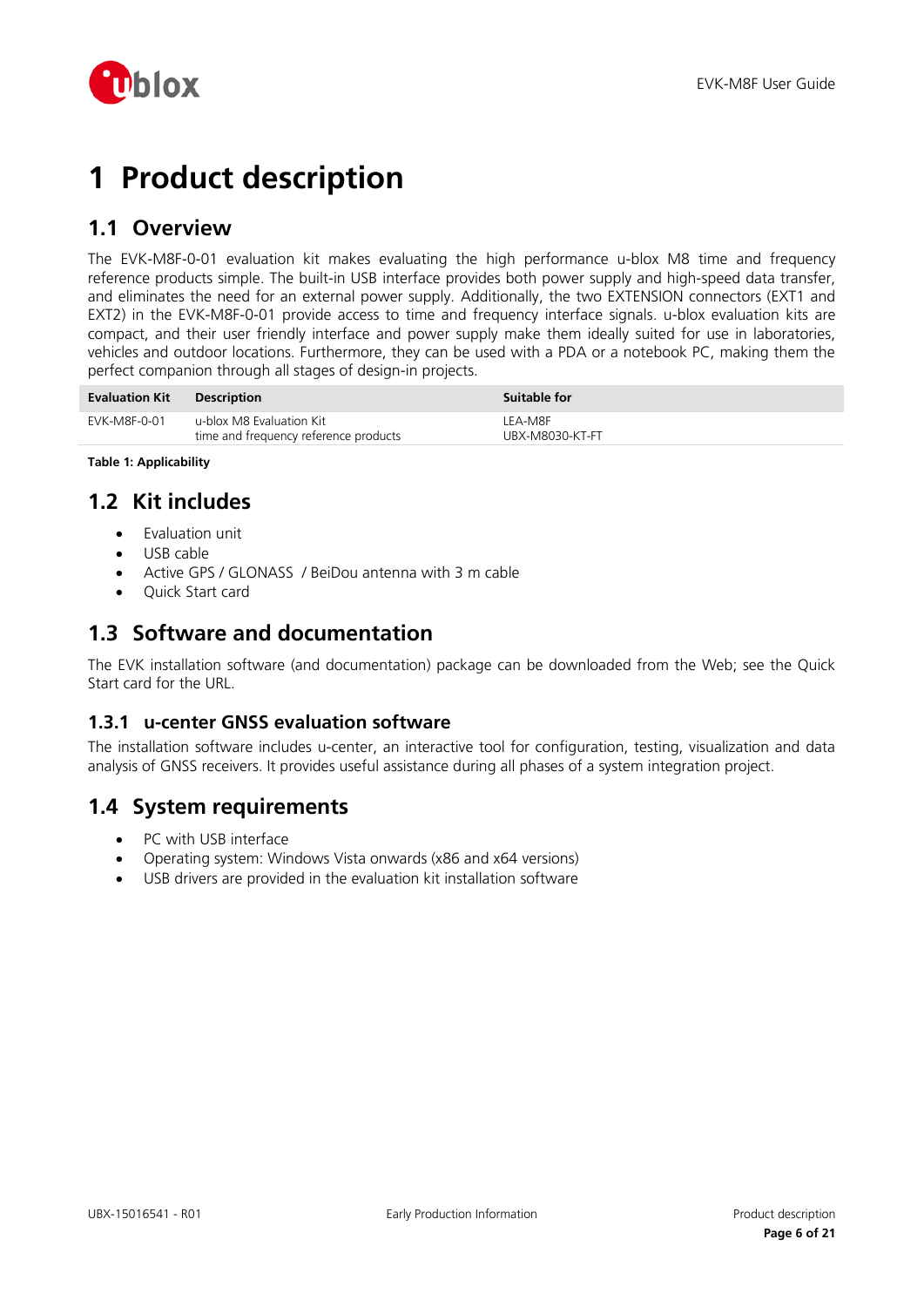

# <span id="page-6-0"></span>**2 Specifications**

| Parameter                           | <b>Specification</b>                                                                                                                                                                         |
|-------------------------------------|----------------------------------------------------------------------------------------------------------------------------------------------------------------------------------------------|
| <b>Serial Interfaces</b>            | 1 USB V2.0                                                                                                                                                                                   |
|                                     | 1 RS232, max. baud rate 921,6 kBd<br>DB9: PC compatible                                                                                                                                      |
|                                     | 1 DDC (I <sup>2</sup> C compatible) max. 400 kHz                                                                                                                                             |
|                                     | 1 SPI - clock signal max. 5,5 MHz - SPI DATA max. 1 Mbit/s                                                                                                                                   |
| <b>Timing Interfaces</b>            | 1 DDC (I <sup>2</sup> C compatible) master to control external VCTCXO via DAC<br>2 Frequency/Phase timing measurement inputs<br>1 Low noise frequency reference output<br>1 Timepulse output |
| <b>Dimensions</b>                   | 105 x 64 x 26 mm                                                                                                                                                                             |
| Power Supply                        | 5V via USB or external powered via extra power supply<br>through front connector pin 14 (V5_IN) 13 (GND)                                                                                     |
| <b>Normal Operating temperature</b> | $-40^{\circ}$ C to $+65^{\circ}$ C                                                                                                                                                           |

**Table 2: EVK-M8F-0-01 Specifications**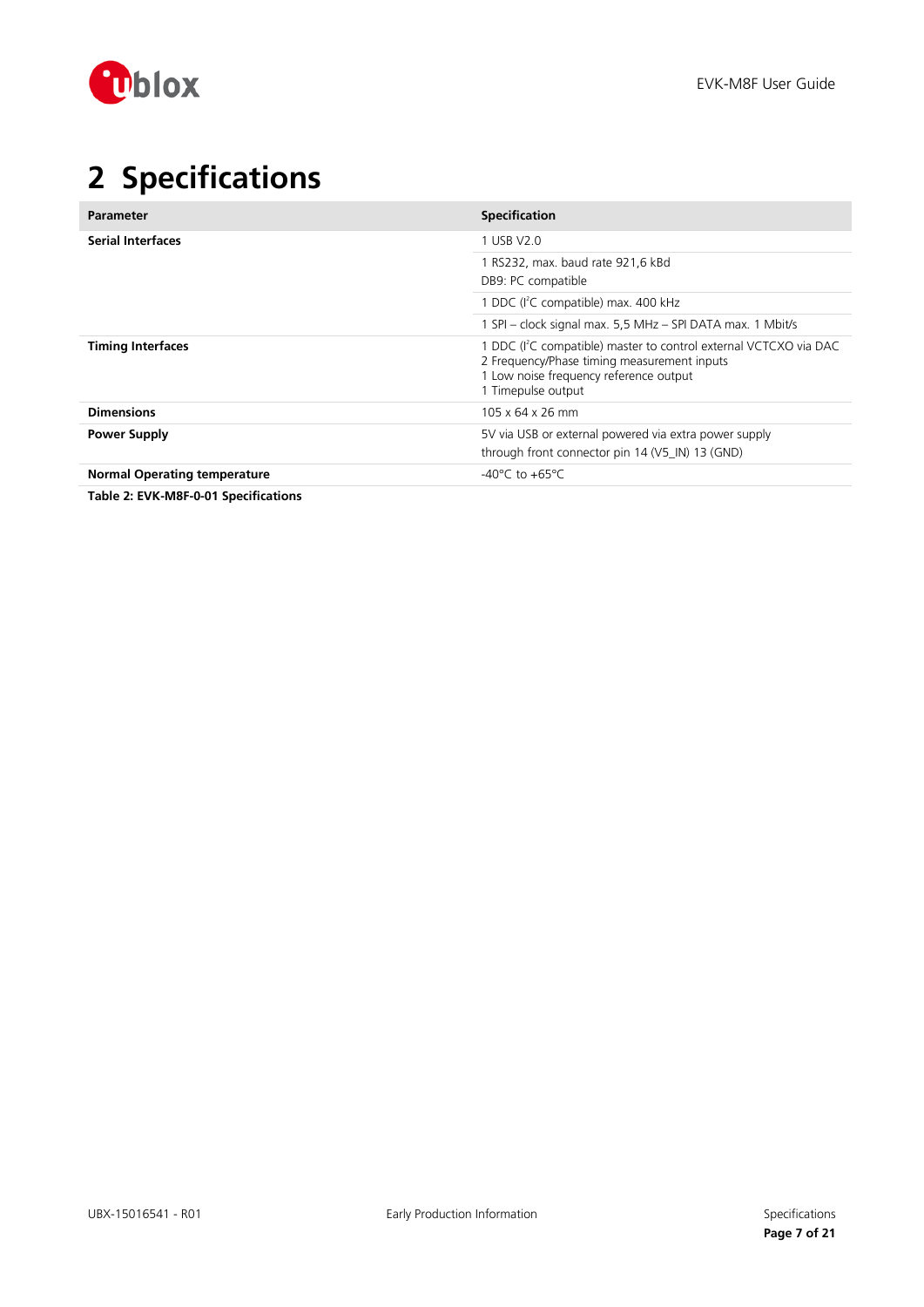

# <span id="page-7-0"></span>**3 Getting Started**

## <span id="page-7-1"></span>**3.1 Software installation**

 $\mathbb{F}$ Installation of the EVK-M8 software and documentation requires Internet access.

See the Quick Start card for the URL where the EVK files are located. Choose the "Software only" or "Software and documentation" installation package from the u-blox website. Once the zip file is downloaded, unzip the file in Tools folder and double-click the extracted exe file.

The software components will be installed on your system and placed under the "u-blox" folder in the "Start  $\rightarrow$ Programs" menu.

## <span id="page-7-2"></span>**3.2 Hardware installation**

- 1. Connect the unit to a PC running Microsoft Windows. Options:
	- USB: Connect via USB port.
	- $\bullet$  UART: Connect via RS232. Set slide switch to  $I^2C$ .
	- SPI /  $l^2C$  compliant DDC: Connect corresponding pins (see [Table 5](#page-10-0) for pin description). Set slide switch accordingly to SPI or  $I^2C$ .

**NOTE:** Press the RST button after changing the switch.

- 2. The device must always have power, either via USB on the back or the V5\_IN input on the front.
- 3. Connect the GNSS antenna to the evaluation unit and place the antenna in a location with good sky view.
- 4. Start the u-center GNSS Evaluation Software and select corresponding COM port and baud rate. (Refer to the *u-center User Guide* [\[6\]](#page-19-2) for more information.)

## <span id="page-7-3"></span>**3.3 Serial port default configuration**

| <b>Parameter</b>           | <b>Description</b>                | <b>Remark</b>                    |
|----------------------------|-----------------------------------|----------------------------------|
| <b>UART Port 1, Input</b>  | UBX and NMEA protocol at 9'600 Bd |                                  |
| <b>UART Port 1, Output</b> | UBX and NMEA protocol at 9'600 Bd | Only NMEA messages are activated |
| USB, Input                 | UBX and NMEA protocol             |                                  |
| USB, Output                | UBX and NMEA protocol             | Only NMEA messages are activated |

**Table 3: Default configuration**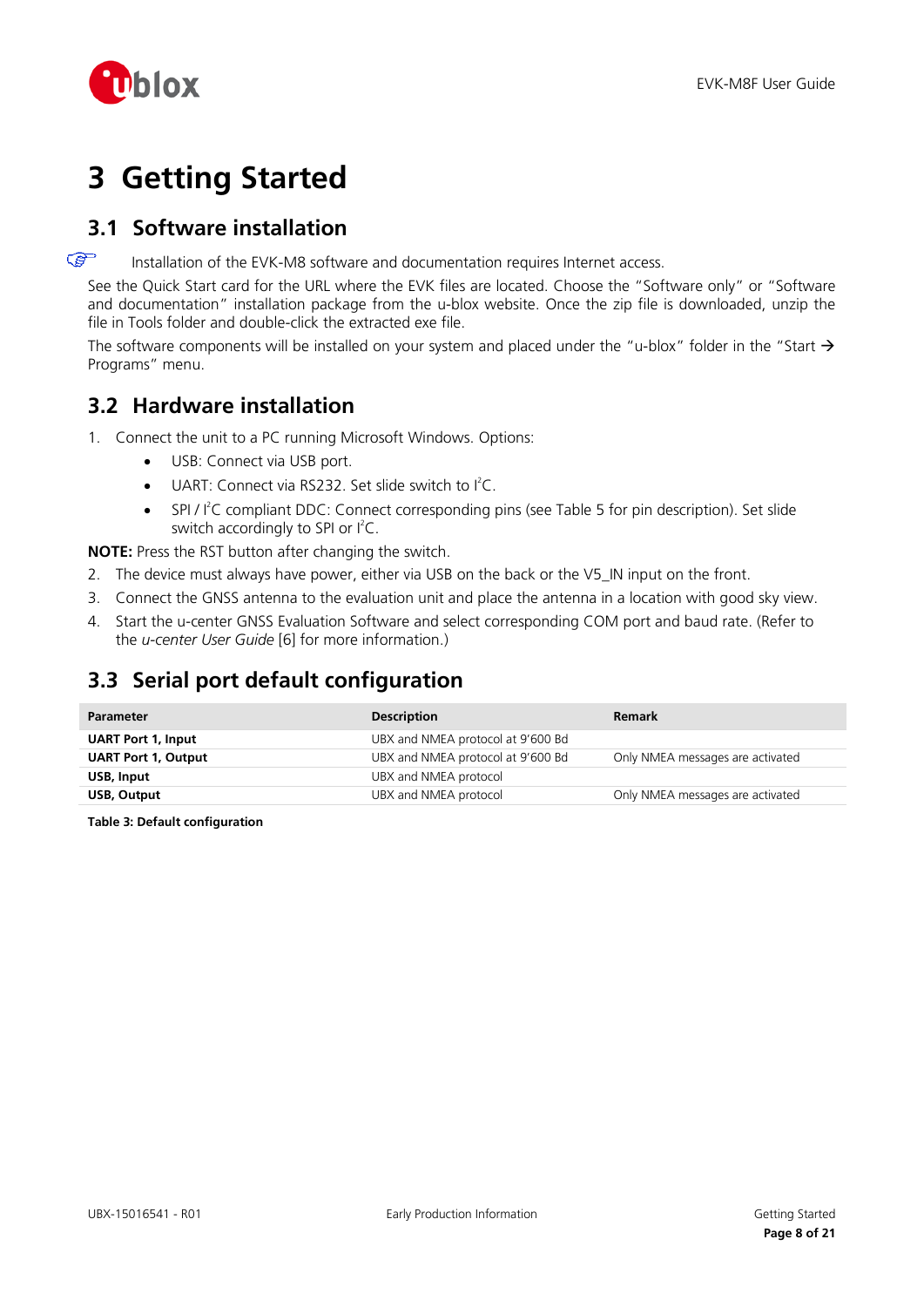

# <span id="page-8-0"></span>**4 Device description**

## <span id="page-8-1"></span>**4.1 Interface connection and measurement**

For connecting the EVK to a PC, use a standard SUBD-9 cable and the included USB cable. Additional measurement equipment can be connected to the front connector.



**Figure 1: Connecting the unit for power supply and communication**

## <span id="page-8-2"></span>**4.2 Active antenna**

EVK-M8F-0-01 evaluation kit includes a GPS / GLONASS / BeiDou antenna with a 3 m cable. It is possible to connect various active and passive GNSS antennas with SMA connectors to the evaluation unit. The recommended maximum antenna supply current for active antennas is 30 mA.

## <span id="page-8-3"></span>**4.3 Evaluation unit**

[Figure 2](#page-8-5) shows the front and the rear panels of the EVK-M8F-0-01 evaluation unit.



**Front panel Rear panel Rear panel Rear panel** 

<span id="page-8-5"></span>**Figure 2: EVK-M8F-0-01 evaluation unit – front and rear panels**

### <span id="page-8-4"></span>**4.3.1 Antenna connector**

An SMA female jack is available on the front side (see RF IN in [Figure 2\)](#page-8-5) of the evaluation unit for connecting an active or passive antenna. The DC voltage at the RF input is then 3.3 V. The internal short circuit protection limits the maximum current to 60 mA. Please note that the 30 mA maximum supply current for active antenna stays the same. The RF input connector is also ESD protected.

A jumper must be fitted between VCC\_RF and VANT on the front panel connector (J4) to power an active antenna. The jumper is delivered with the EVK-M8F kit as shown in [Figure 2.](#page-8-5)

 $\mathbb{G}$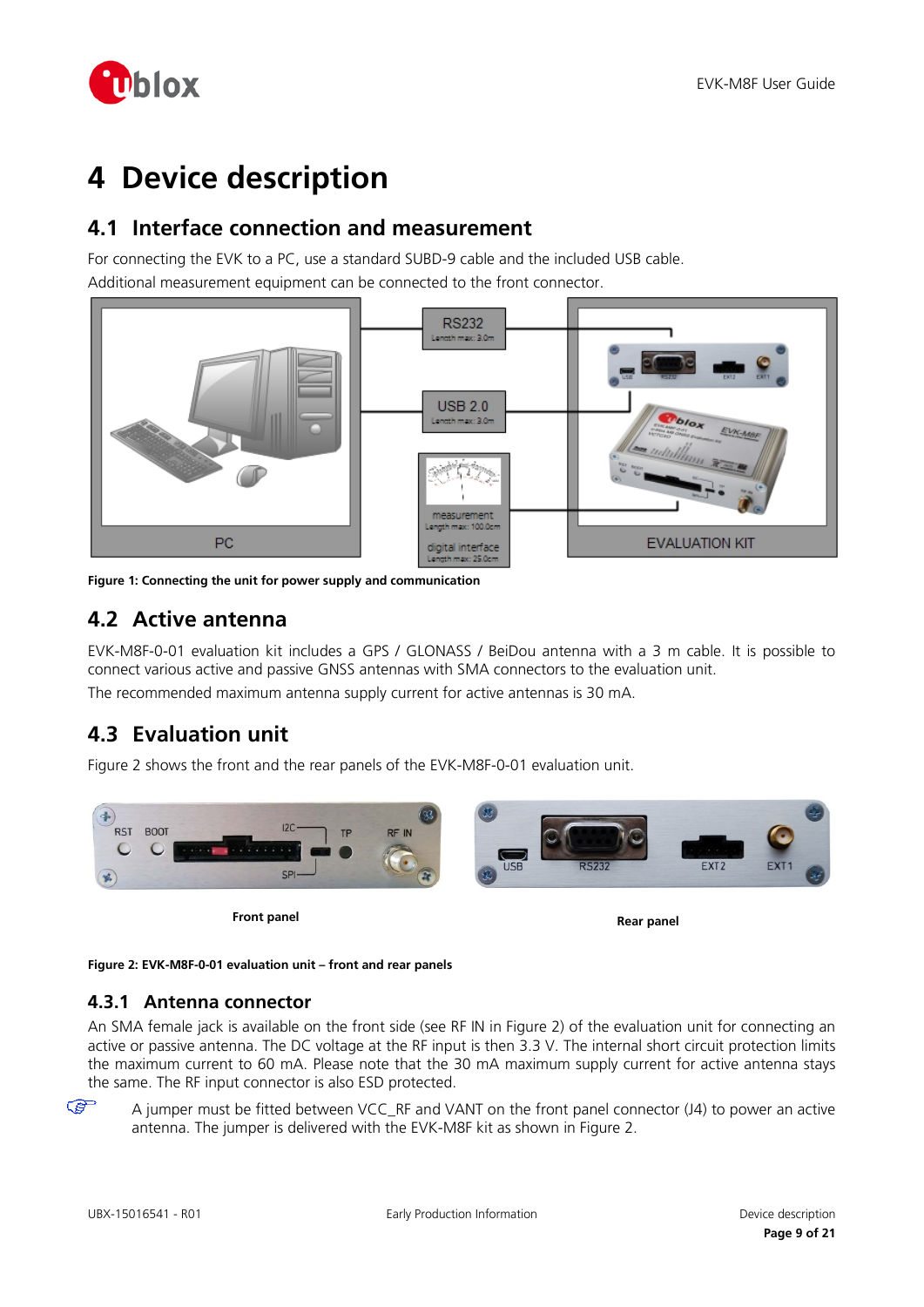

 $\bigwedge$ **The Antenna connector is only to be used with a GNSS antenna or simulator. Do not connect this equipment to cable distribution systems.**

## <span id="page-9-0"></span>**4.3.2 USB**

A USB V2.0 compatible serial port is featured for data communication and power supply.

### <span id="page-9-1"></span>**4.3.3 UART**

The evaluation unit includes an RS232 port for serial communication that is compatible with PC serial ports.

Connect using a straight RS232 serial cable with male and female connectors to the port on your PC. The maximum cable length is 3 meters. To configure the RS232 port, use the CFG\_PRT command in the u-center application. The maximum operating baud rate is 921.6 kBd.

If you are using a USB to RS232 adaptor cable, you can connect it directly to the evaluation kit RS232 port. The 9-pin D-SUB female connector is assigned as listed in [Table 4:](#page-9-6)

| Pin Nr.        | Assignment                                   |
|----------------|----------------------------------------------|
|                | not connected                                |
| 2              | TXD, GNSS Transmit Data, serial data to DTE  |
| 3              | RXD, GNSS Receive Data, serial data from DTE |
| $\overline{4}$ | not connected                                |
| 5              | GND.                                         |
| $6-9$          | not connected                                |
|                |                                              |

<span id="page-9-6"></span>**Table 4: SUB-D9 Connector pin description**

### <span id="page-9-2"></span>**4.3.4 RST button**

The RST button on the front panel resets the unit. To avoid an inadvertent reset, the button is recessed.

## <span id="page-9-3"></span>**4.3.5 Safe boot button**

This is used to set the unit in safe boot mode. In this mode the receiver executes only the minimal functionality, such as updating new firmware into the SQI flash. In order to set the receiver in safe boot mode please follow these steps.

- 1. Press the BOOT button and keep holding
- 2. Press the RST button
- 3. Release the RST button
- 4. Release the BOOT button
- 5. If the UART interface has to be used, the training sequence has to be sent to the receiver. The training sequence is a transmission of 0x55 55 at the baud rate of 9600 Bd. Wait for at least 100 milliseconds before the interface is ready to accept commands.

## <span id="page-9-4"></span>**4.3.6 Slide Switch**

Use the slide switch on the front panel to choose between I<sup>2</sup>C (and RS232) and SPI communication ports. You must reset the unit by pressing the RST button when the slide switch has been changed.

- 1.  $\angle$   $\angle$   $\angle$  In this selection the EVK operates with the RS232 (DB9 rear panel) or the 3.3 V level TxD (MISO), RxD (MOSI) at the front panel. Also the communication via 3.3 V DDC interface ( $I^2C$ ) is selected.
- 2. *SPI –* In this selection the EVK operates only with the SPI interface. RS232 (DB9) is switched off.

 $\mathbb{Q}$ 

For more information about specification and usage of SPI interface see the *LEA-M8F Data Sheet* [\[2\]](#page-19-3) and the *LEA-M8F Hardware Integration Manual* [\[4\].](#page-19-4)

## <span id="page-9-5"></span>**4.3.7 Test Connector**

This 14-pin test-connector provides additional functionality to the EVK, allowing access to the interface pins and an ability to measure the current used by the EVK. All pins are ESD protected.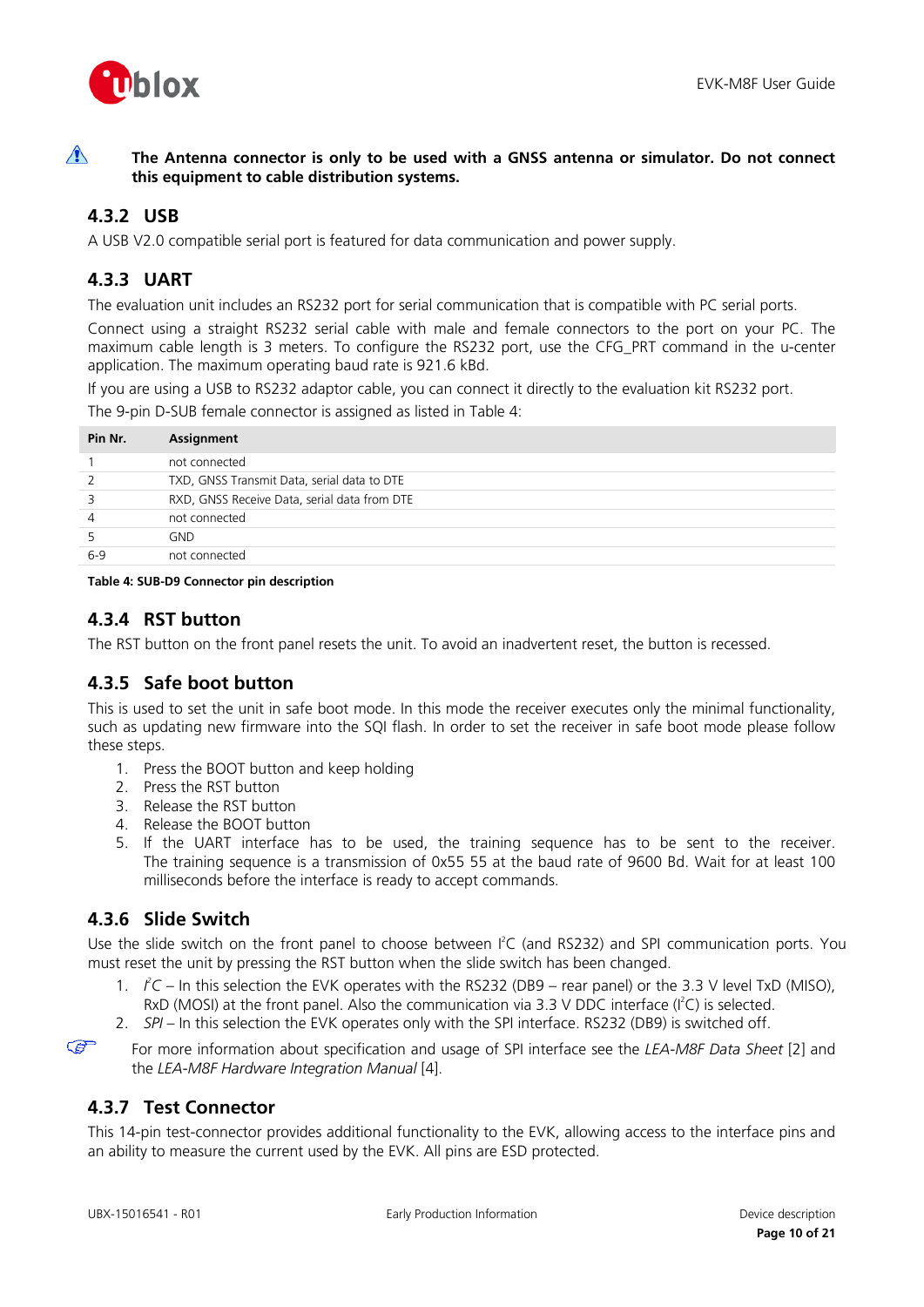

For accurate measurements, it is recommended to use a cable of at most 1 meter in length. [Figure 3](#page-10-1) shows an example of a power supply connected to the test connector by using standard adapter cables from the manufacture Hirschmann. [Figure 4](#page-12-1) shows an example for overall current measurement. When connecting the 3.3 V digital interfaces RS232, SPI and DDC to your application, a cable length less than 25 cm is recommended.







Hirschmann Part Nr.: 934160100

#### <span id="page-10-1"></span>**Figure 3: Example 5V DC power supply**

| PIN Nr. | <b>PIN NAME</b>  | I/O      | <b>LEVEL</b>      | <b>DESCRIPTION</b>                                                                                                                                                                               |
|---------|------------------|----------|-------------------|--------------------------------------------------------------------------------------------------------------------------------------------------------------------------------------------------|
| 14      | $V5$ IN          |          | 4.75 V $-$ 5.25 V | Power input – can be used instead of USB                                                                                                                                                         |
| 13      | <b>GND</b>       |          |                   | Common ground pin                                                                                                                                                                                |
| 12      | <b>VCC</b>       | $\Omega$ | 3.3V              | Power output - max. current supply 100 mA<br>1 $\Omega$ 5% resistor for over-all current measurement to pin 11                                                                                   |
| 11      | <b>MODVCC</b>    | $\circ$  |                   | Second connection for over-all current measurement (see section 5)                                                                                                                               |
| 10      | <b>VCCRF</b>     | $\Omega$ | 3.3V              | Filtered VCC supply output for active antennas                                                                                                                                                   |
| 9       | <b>VANT</b>      |          |                   | VCC supply input to supply an active antenna through the RF connector<br>(link to VCCRF with a jumper if required)                                                                               |
| 8       | <b>TIMEPULSE</b> | $\circ$  | 3.3V              | Timepulse output                                                                                                                                                                                 |
| 7       | FREQ_PHASE_IN1   |          | 3.3V              | Frequency/phase measurement input                                                                                                                                                                |
| 6       | FREQ_PHASE_IN2   |          | 3.3V              | Frequency/phase measurement input                                                                                                                                                                |
| 5       | SDA <sub>2</sub> | $U$      | 3.3V              | If slide switch on I <sup>2</sup> C, then DDC interface selected; Function: data input / output<br>If slide switch on SPI, then SPI interface selected; Chip select input - LOW<br><b>ACTIVE</b> |
| 4       | SCL <sub>2</sub> | $U$      | 3.3V              | Clock input / output                                                                                                                                                                             |
| 3       | TXD1             | $\circ$  | 3.3V              | UART inverted logic-level interface                                                                                                                                                              |
| 2       | RXD1             | 1/O      | 3.3V              | UART inverted logic-level interface                                                                                                                                                              |
| 1       | <b>GND</b>       |          |                   | Common ground pin                                                                                                                                                                                |

### <span id="page-10-0"></span>**Table 5: Test connector pin description (pins numbered from right to left on the front panel)**

VCC\_RF and VANT pins should be fitted with jumper (as shown in front panel of [Figure 2\)](#page-8-5) in order to power an active antenna. The jumper is delivered with the EVK-M8F kit as shown in [Figure 2.](#page-8-5)

**PED**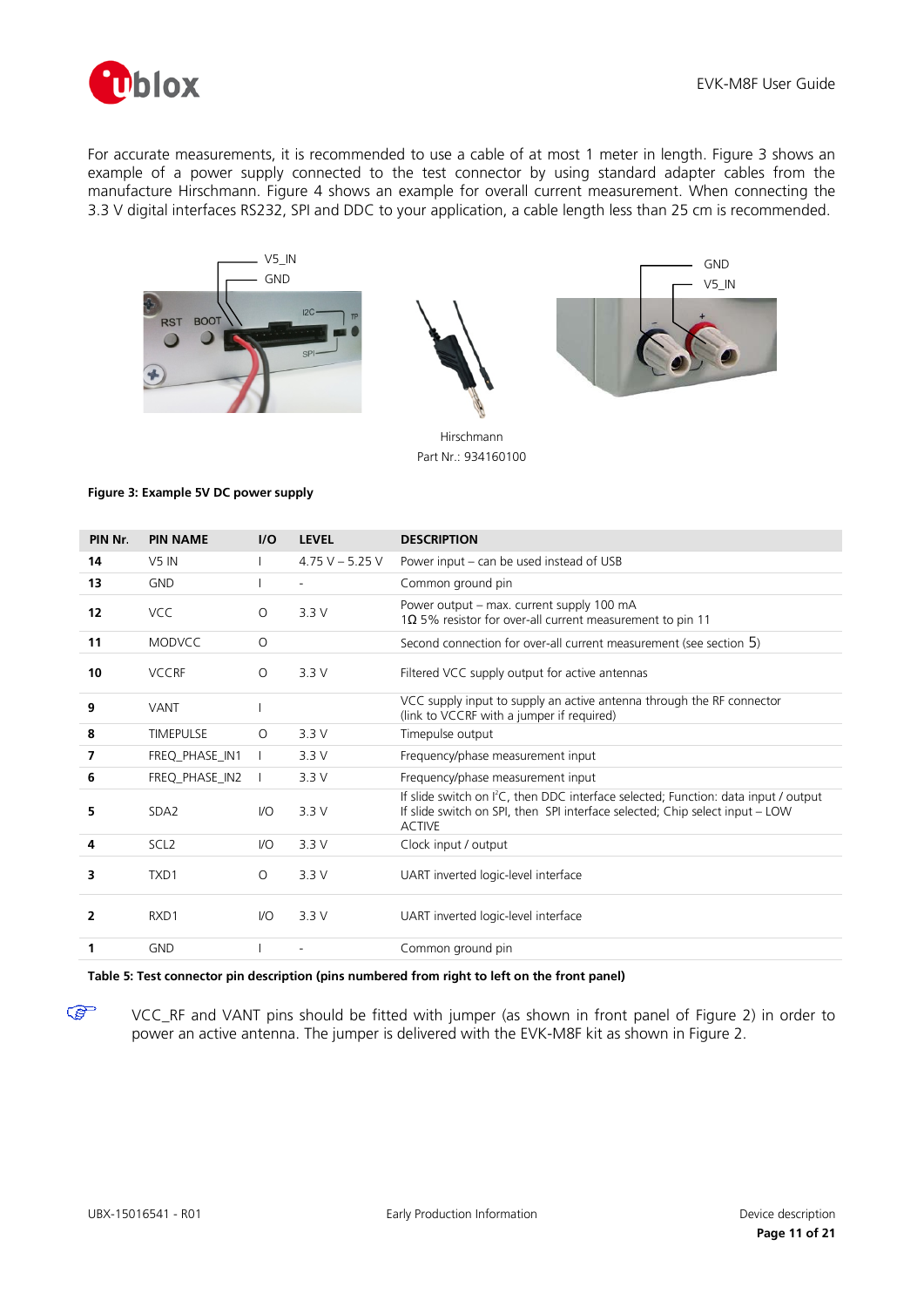

## <span id="page-11-0"></span>**4.3.8 FREQ\_EXT Connector (EXT1)**

The SMA female jack (J6) on the rear side of the EVK-M8F-0-01 is the output of the low noise 30.72 MHz reference frequency. The signal is directly connected to the 30.72 MHz reference oscillator of the LEA-M8F module.

## <span id="page-11-1"></span>**4.3.9 Timing Interface Connector (EXT2)**

This 6-pin EXT2 (J5) provides access to additional signals specific to the time reference products (additionally the software I<sup>2</sup>C signal). Each signal pin has a neighboring ground pin allowing connections to be made readily by short twisted pairs.

The supported interfaces are

- Master interface for a DDC (I<sup>2</sup>C compatible) DAC for controlling an additional external voltagecontrolled oscillator
- The timepulse output

The pin functions are itemized below.

| PIN Nr. | <b>PIN NAME</b> | 1/O                      | <b>LEVEL</b>             | <b>DESCRIPTION</b>                |
|---------|-----------------|--------------------------|--------------------------|-----------------------------------|
| 6       | <b>GND</b>      | $\overline{\phantom{a}}$ | $\overline{\phantom{a}}$ | Ground pin                        |
| 5.      | SCL DAC         | $\Omega$                 | 3.3V                     | DDC master clock for external DAC |
| 4       | <b>GND</b>      | $\overline{\phantom{a}}$ | $\overline{\phantom{a}}$ | Ground pin                        |
| 3       | SDA DAC         | $\circ$                  | 3.3V                     | DDC master data for external DAC  |
|         | <b>GND</b>      | $\overline{\phantom{a}}$ | $\overline{\phantom{a}}$ | Ground pin                        |
|         | Timepulse       | $\circ$                  | 3.3V                     | Time-pulse output (buffered)      |

#### **Table 6: EXT2 connector pin description (pins numbered from right to left on the rear panel)**

### <span id="page-11-2"></span>**4.3.10 LED**

On the front panel of the unit, a single blue LED shows the time pulse signal. Depending on time-pulse output configuration, the LED starts flashing one pulse per second once accurate time has been derived (e.g. from a GNSS fix). In the default configuration the time-pulse and LED return to a static state on expiry of hold-over.

### <span id="page-11-3"></span>**4.3.11 GNSS Configuration**

The EVK-M8F supports GPS, QZSS, GLONASS, and BeiDou.

The GNSS to be used can be configured on u-center (View  $\rightarrow$  Messages View then UBX-CFG-GNSS). For more information, refer to the *u-center User Guide* [\[6\]](#page-19-2) and *u-blox M8 Receiver Description including Protocol Specification* [\[5\].](#page-19-5)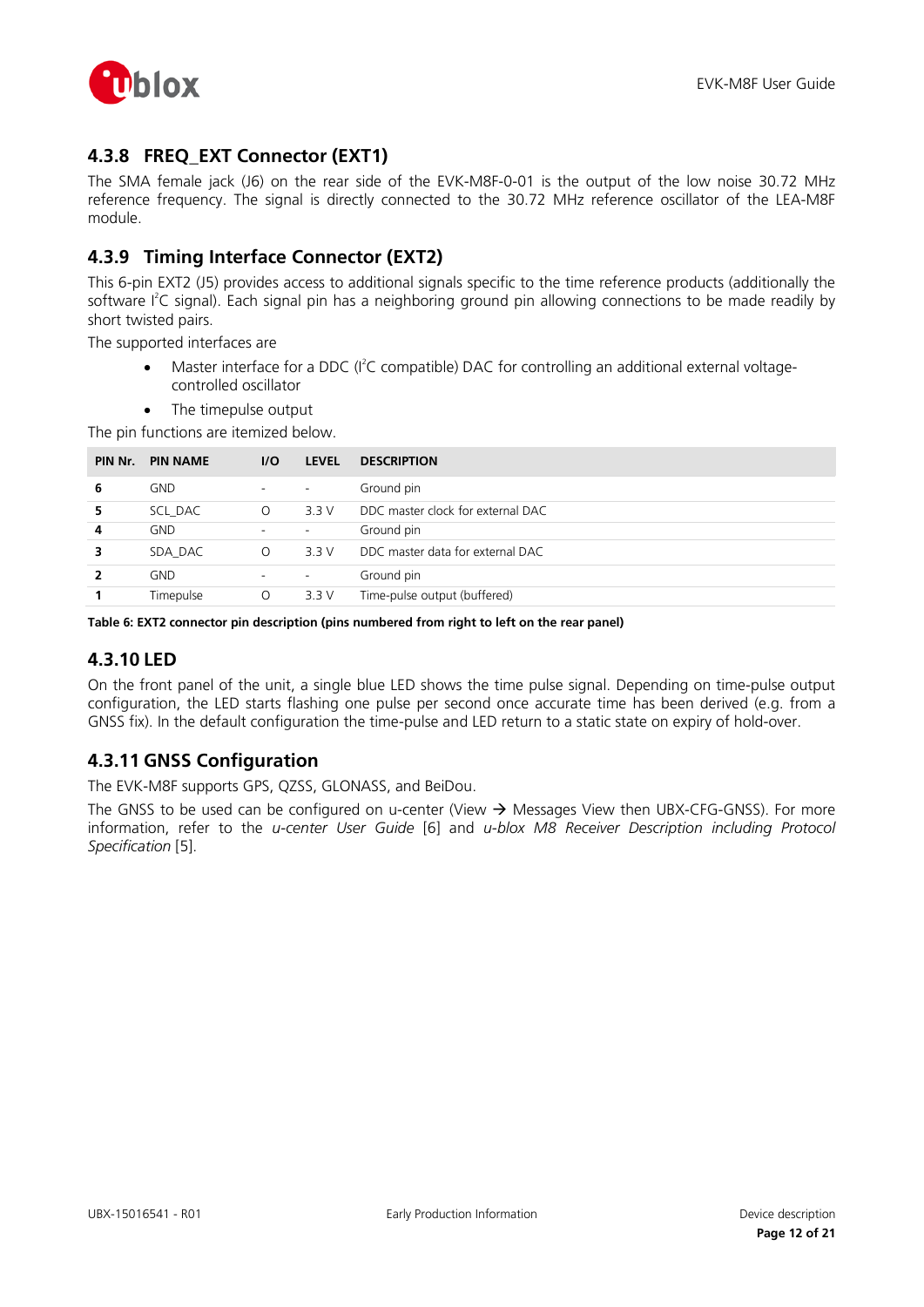

# <span id="page-12-0"></span>**5 Measuring tracking current**

To measure the tracking current with EVK-M8F, follow these steps:

- 1. Connect a voltmeter capable of measuring average current across VCC and MODVCC of the front connector. (see [Figure 4\)](#page-12-1)
- 2. Wait 12 minutes to download all GNSS orbital data, or download all the Aiding Data via the AssistNow Online service
- 3. Read the voltage (and average if necessary) on the voltmeter and convert to current (1 mV equals 1 mA)
- 4. Perform the test with good signals and clear sky view to ensure that the receiver can acquire the satellite signals.
- **PED**

The overall current measurement is consistent with the consumption of a LEA-M8F module and representative of designs using 3.3 V Flash and high-performance VCTCXO.

For more details see the circuit in [Figure 6.](#page-15-1)



Part Nr.: 934160100

<span id="page-12-1"></span>**Figure 4: Example – tracking current measurement**

G VCC\_RF and VANT pins should be fitted with jumper (as shown in front panel of Figure 2) in order to power an active antenna. The jumper is delivered with the EVK-M8F kit as shown in [Figure 2.](#page-8-5)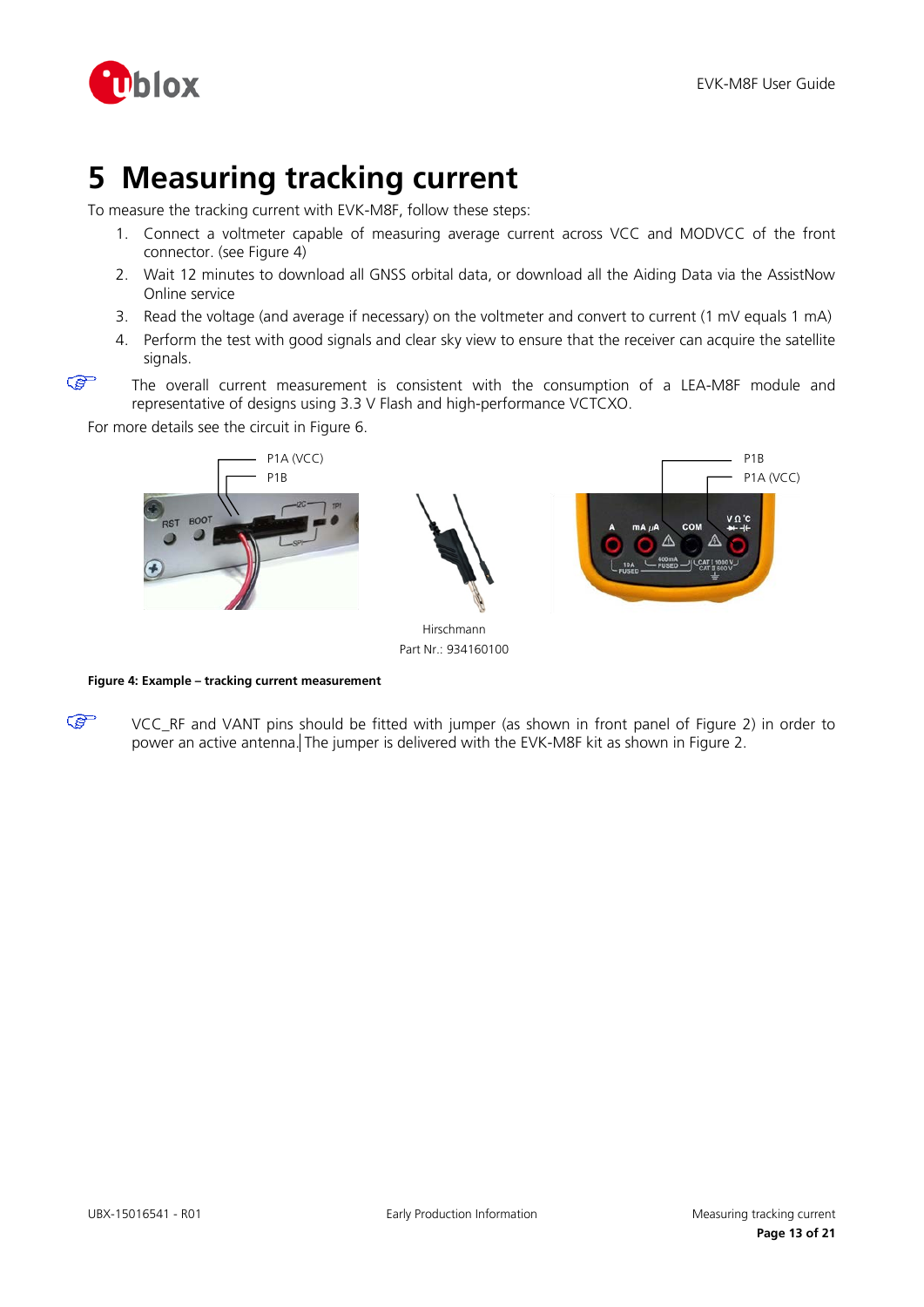

# <span id="page-13-0"></span>**6 Board layout**

[Figure 5](#page-13-1) shows the board layout of EVK-M8F-0-01. See [Table 7](#page-14-0) for the component list of the EVB.



<span id="page-13-1"></span>**Figure 5: Board layout**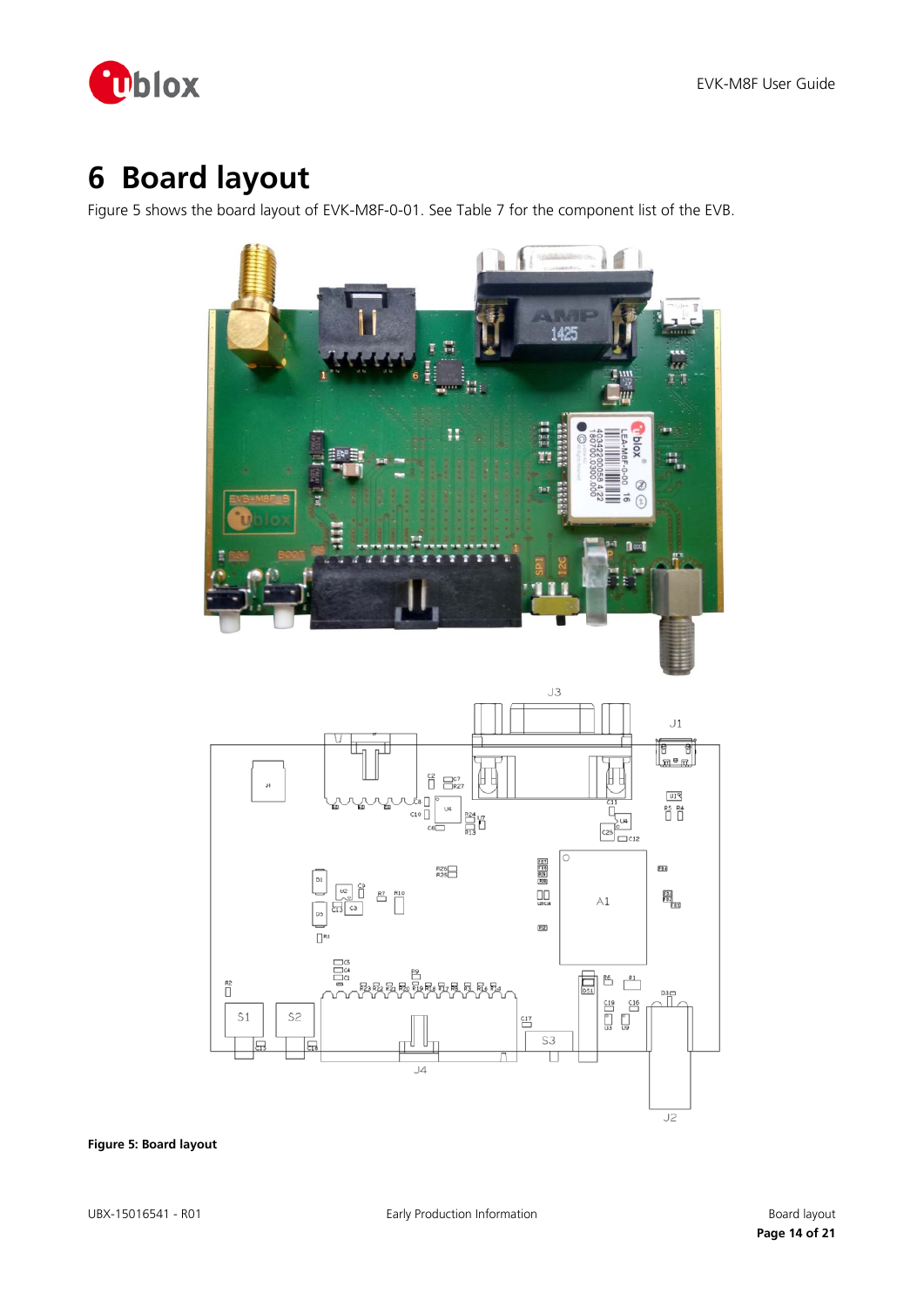

| <b>PART</b>                    | <b>DESCRIPTION</b>                                                             |  |
|--------------------------------|--------------------------------------------------------------------------------|--|
| A1                             | <b>GNSS RECEIVER</b>                                                           |  |
| C1 C2 C6 C7 C8 C10 C14 C16 C19 | CAP CER X7R 0603 100N 10% 10V                                                  |  |
| C3 C25                         | CAP CER X5R 1210 10U 10% 10V                                                   |  |
| C4 C11 C13                     | CAP CER X5R 0603 1U0 10% 6.3V                                                  |  |
| <b>C5 C20</b>                  | CAP CER COG 0603 47P 10% 25V                                                   |  |
| C9 C12                         | CAP CER X7R 0603 10N 10% 25V                                                   |  |
| D1 D5                          | SURFACE MOUNT SCHOTTKY BARRIER RECTIFIER SS14 1A -55/+125C                     |  |
| <b>D2 D4 D6</b>                | CAP CER X7R 0402 10N 10% 16V                                                   |  |
| D3 R16 R17 R18 R20 R21 R22 R23 | ESD PROTECTION FOR HIGH SPEED LINES, TYCO, 0.25PF, PESD0402-140-55/+125C       |  |
| DS1                            | LED OSRAM HYPER MINI TOPLED LB M673-L1N2-35 BLUE 0.02A                         |  |
| FB1 FB4 FB6 FB7                | FERRITE BEAD MURATA BLM18HG 0603 1000R@100MHZ -55/+125C                        |  |
| <b>FB2 FB3 R11 R12</b>         | RES THICK FILM CHIP 0603 OR 0 0.1W                                             |  |
| J1                             | CON USB RECEPTACLE MICRO B TYPE SMD - MOLEX 47346-0001 - TID60001597 30V<br>1Α |  |
| 12                             | CON SMA SMD STRAIGHT JACK 11.4MM HEIGHT WITHOUT WASHER AND NUT                 |  |
| J3                             | <b>9 POLE SUBD CONNECTOR FEMALE</b>                                            |  |
| J4                             | 14PIN 90\xB0 2.54MM PITCH DISCONNECTABLE CRIMP CONNECTOR -40/+85C              |  |
| J5                             | 6PIN 90\xB0 2.54MM PITCH DISCONNECTABLE CRIMP CONNECTOR -40/+85C               |  |
| J6                             | CON SMA THT RIGHT ANGLE JACK 18MM LENGTH                                       |  |
| R1                             | RES THICK FILM CHIP 1206 OR 0 2A -55/+125C                                     |  |
| <b>R2 R6</b>                   | RES THICK FILM CHIP 0603 100R 5% 0.1W                                          |  |
| <b>R3 R8 R14 R15 R19</b>       | VARISTOR BOURNS MLE SERIES CG0402MLE-18G 18V                                   |  |
| <b>R4 R5</b>                   | RES THICK FILM CHIP 0603 22R 5% 0.1W -55/+125C                                 |  |
| R7                             | RES THICK FILM CHIP 0603 1R0 5% 0.1W                                           |  |
| R9                             | RES THICK FILM CHIP 0603 51R 1% 0.063W                                         |  |
| R13 R24 R27                    | RES THICK FILM CHIP 0603 100K 5% 0.1W                                          |  |
| <b>R28 R29</b>                 | RES THICK FILM CHIP 0603 470R 1% -55/+125C                                     |  |
| S1 S2                          | SWITCH SPST ON 1POL TYCO -40/+85C                                              |  |
|                                |                                                                                |  |

<span id="page-14-0"></span>**Table 7: EVB-M8F-0-01 component list**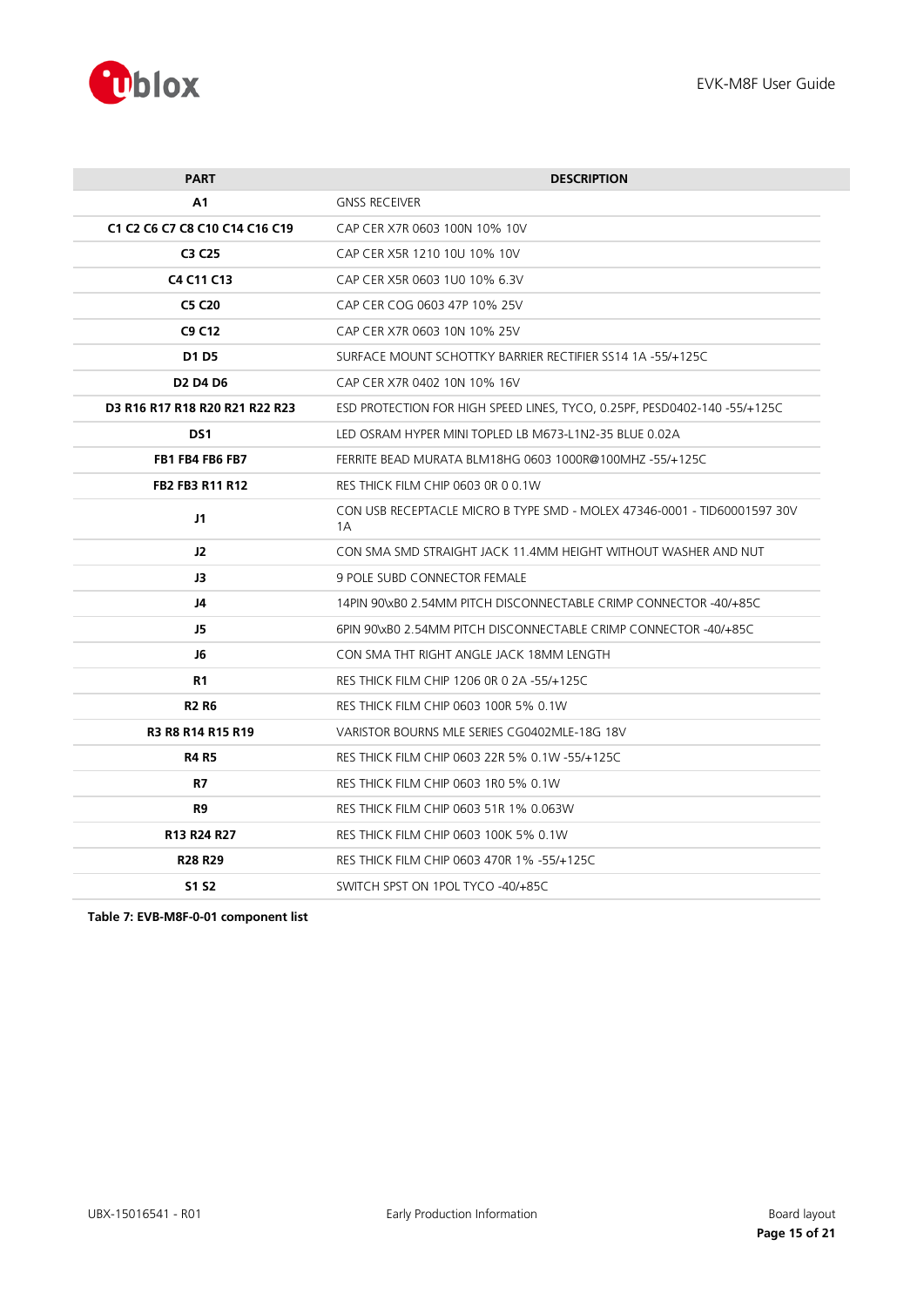

# **7 Schematic**



<span id="page-15-0"></span>**Figure 6: Schematic EVK-M8F-0-01: DNI=TRUE in the schematic means: Component not installed**

<span id="page-15-1"></span>

UBX-15016541 - R01 Early Production Information Schematic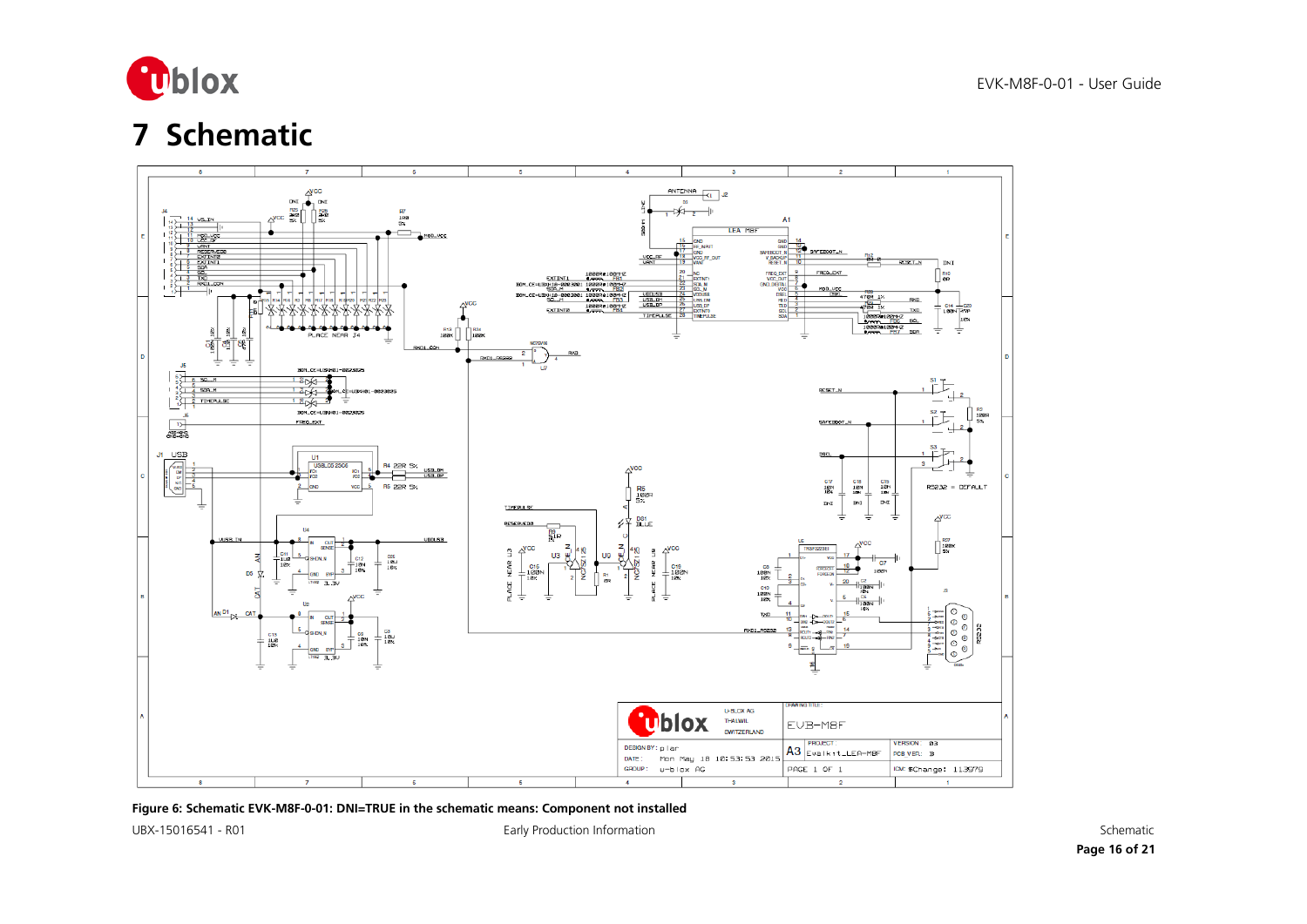

# <span id="page-16-0"></span>**8 Troubleshooting**

### **My application (e.g. u-center) does not receive anything**

Check whether the blue LED on the evaluation unit is blinking. Also make sure that the USB cable is properly connected to the evaluation unit and the PC. By default, the evaluation unit outputs NMEA protocol on Serial Port 1 at 9600 Bd, or on the USB.

### **My application (e.g. u-center) does not receive all messages**

When using UART, make sure the baud rate is sufficient. If the baud rate is insufficient, the GNSS receiver will skip excessive messages. Some serial port cards/adapters (i.e. USB to RS232 converter) frequently generate errors. If a communication error occurs while u-center receives a message, the message will be discarded.

### **My application (e.g. u-center) loses the connection to the GNSS receiver**

u-blox M8 positioning technology and u-center have an autobauding feature. If frequent communication errors occur (e.g. due to problems with the serial port), the connection may be lost. This happens because u-center and the GNSS receiver both autonomously try to adjust the baud rate. Do not enable the u-center autobauding feature if the GNSS receiver has the autobauding flag enabled.

### **The COM port does not send any messages**

Be sure that the slide switch at the front panel is set to I2C and not SPI. In SPI Mode the RS232 pins on the DB9 connector are switched off and the RxD and TxD output at the front panel are used for SPI (MISO, MOSI).

NOTE: After changing the slide switch, always reset the EVK, otherwise the change will not take place.

### **Some COM ports are not shown in the port list of my application (e.g. u-center)**

Only the COM ports that are available on your computer will show up in the COM port drop down list. If a COM Port is gray, another application running on this computer is using it.

### **The position is off by a few dozen meters**

u-blox M8 GNSS technology starts up with the WGS84 standard GNSS datum. If your application expects a different datum, you'll most likely find the positions to be off by a few dozen meters. Don't forget to check the calibration of u-center map files.

### **The position is off by hundreds of meters**

Position drift may also occur when almanac navigation is enabled. The satellite orbit information retrieved from an almanac is much less accurate than the information retrieved from the ephemeris. With an almanac only solution, the position will only have an accuracy of a few kilometers but it may start up faster or still navigate in areas with obscured visibility when the ephemeris from one or several satellites have not yet been received. The almanac information is NOT used for calculating a position, if valid ephemeris information is present, regardless of the setting of this flag.

In NMEA protocol, position solutions with high deviation (e.g. due to enabling almanac navigation) can be filtered with the Position Accuracy Mask. UBX protocol does not directly support this since it provides a position accuracy estimation, which allows the user to filter the position according to his requirements. However, the 'Position within Limits' flag of the UBX-NAV-STATUS message indicates whether the configured thresholds (i.e. P Accuracy Mask and PDOP) are exceeded.

### **The EVK-M8F does not meet the TTFF specification**

Make sure the antenna has a good sky view. An obstructed view leads to prolonged startup times. In a welldesigned system, the average of the C/No ratio of high elevation satellites should be in the range of 40 dBHz to about 50 dBHz. With a standard off-the-shelf active antenna, 47 dBHz should easily be achieved. Low C/No values lead to a prolonged startup time.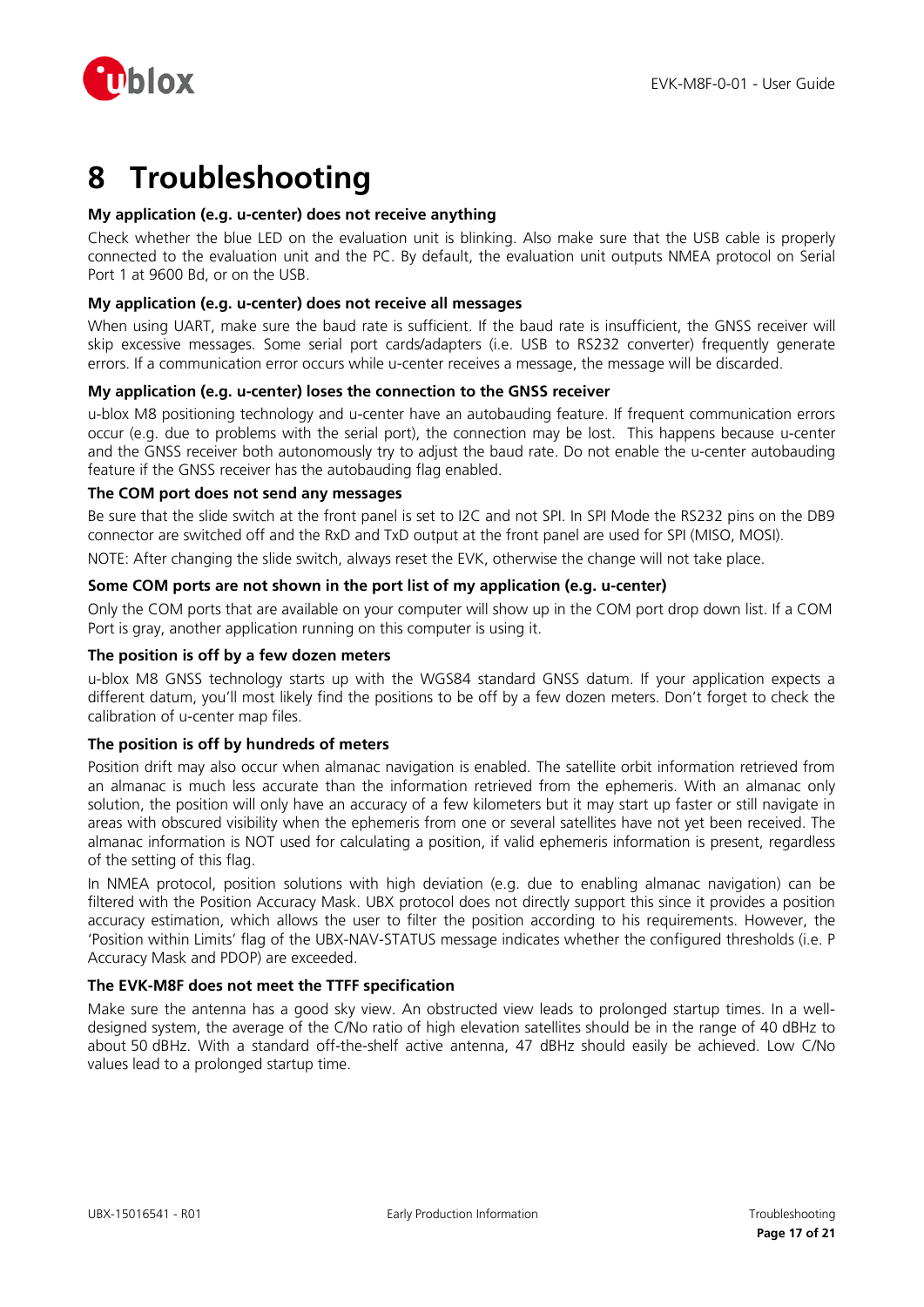

### **The EVK-M8F does not preserve the configuration in case of reset**

u-blox M8 GNSS technology uses a slightly different concept than most other GNSS receivers do. Settings are initially stored to volatile memory. In order to save them permanently, sending a second command is required. This allows testing the new settings and reverting to the old settings by resetting the receiver if the new settings aren't good. This provides safety, as it is no longer possible to accidentally program a bad configuration (e.g. disabling the main communication port).

### **The EVK-M8F does not work properly when connected with a GNSS simulator**

When using an EVK together with a GNSS simulator, please pay attention to proper handling of the EVK. A GNSS receiver is designed for real-life use, i.e. time is always moving forward. By using a GNSS simulator, the user can change scenarios, which enables jumping backwards in time. This can have serious side effects on the performance of GNSS receivers.

The solution is to configure the GPS week rollover to 1200 (as indicated in [Figure 7\)](#page-17-0), which corresponds to Jan 2003. Then, issue the Cold Start command before every simulator test to avoid receiver confusion due to the time jumps.



**Figure 7: Configuration instruction for using the EVK with a GNSS simulator**

### <span id="page-17-0"></span>**The EVK-M8F receives GPS and GLONASS**

Use u-center, version 8.11 or newer. Message UBX-CFG-GNSS allows switching on and off the supported GNSS.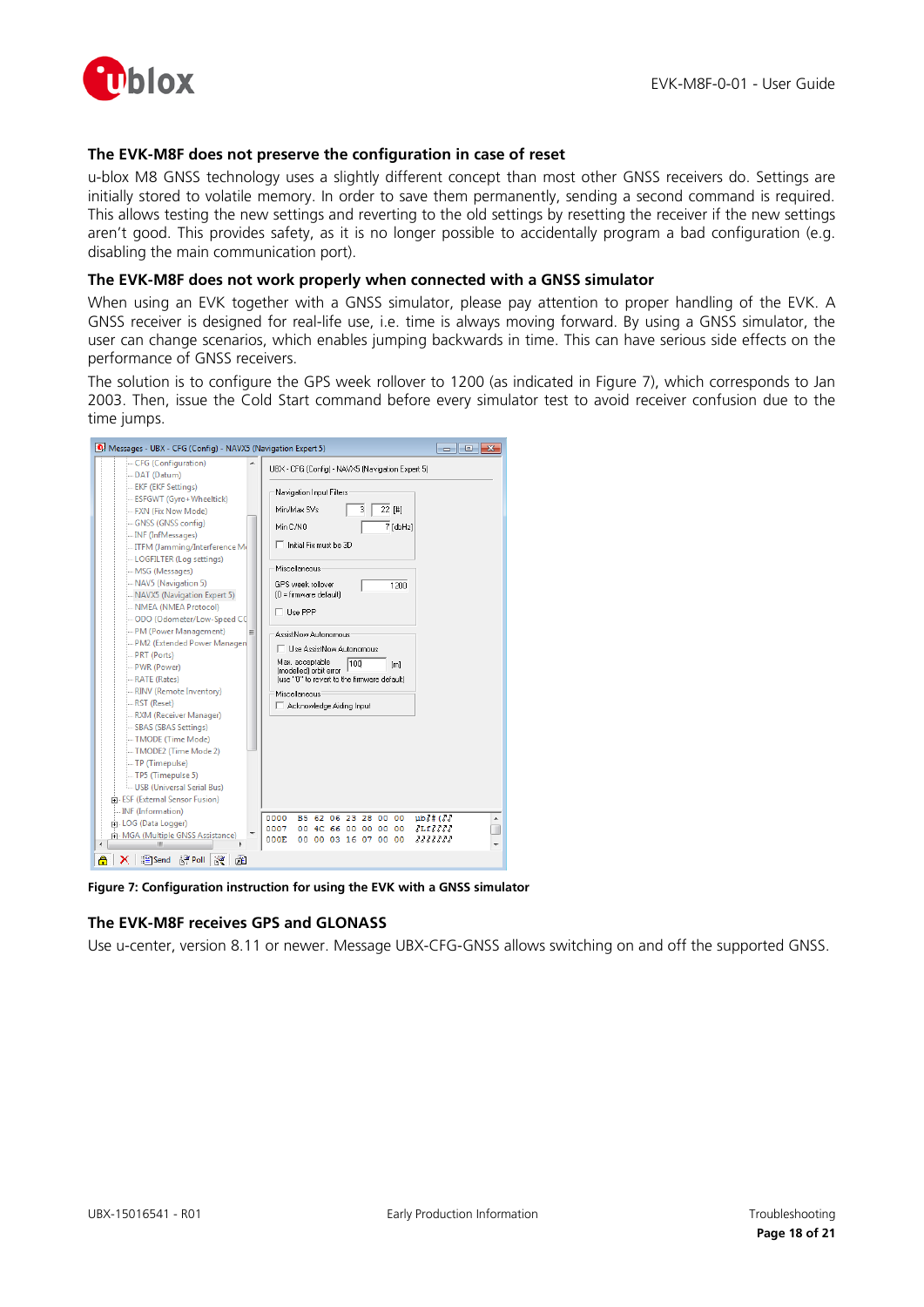

# <span id="page-18-0"></span>**9 Common evaluation pitfalls**

- Parameter may have the same name but a different definition. GNSS receivers may have a similar size, price and power consumption but can still have different functionalities (e.g. no support for passive antennas, different temperature range). Also, the definitions of Hot, Warm, Cold Start times may differ between suppliers.
- Verify design-critical parameters; avoid decisions based on unconfirmed numbers from datasheets.
- Try to use identical or at least similar settings when comparing the GNSS performance of different receivers.
- Data, which have not been recorded at the same time and the same place, should not be compared. The satellite constellation, the number of visible satellites and the sky view might have been different.
- Momentary measurements cannot be compared directly. GNSS is a non-deterministic system. The satellite constellation changes constantly. Atmospheric effects (particularly at dawn and dusk) have an impact on signal travel time. The position of the GNSS receiver is typically not the same between two tests. Comparative tests should therefore be conducted in parallel by using one antenna and a signal splitter; statistical tests shall be run for 24 hours.
- Monitor the Carrier-To-Noise-Ratio. The average C/No ratio of the high elevation satellites should be between 40 dBHz and about 50 dBHz. A low C/No ratio will result in a prolonged TTFF and more position drift.
- When comparing receivers side by side, make sure that all receivers have the same signal levels. The best way to achieve this is by using a signal splitter. Comparing results measured with different antenna types (with different sensitivity) risk incorrect conclusions.
- Try to feed the same signal to all receivers in parallel (i.e. through a splitter); the receivers won't have the same sky view otherwise. Even small differences can have an impact on the accuracy. One additional satellite can lead to a lower DOP and less position drift.
- When doing reacquisition tests, cover the antenna in order to block the sky view. Do not unplug the antenna since u-blox receivers continuously perform noise calibration on idle channels.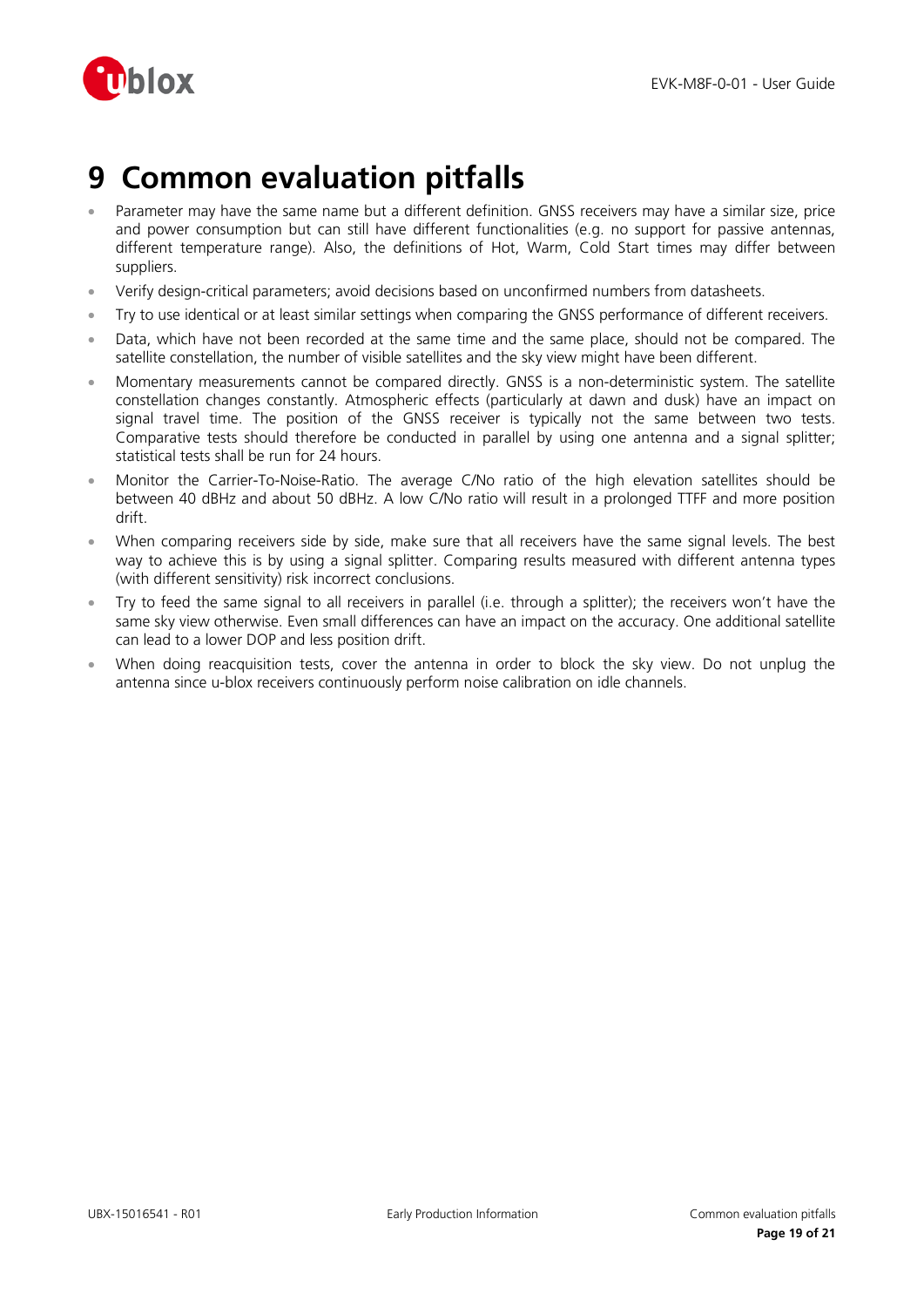

# <span id="page-19-0"></span>**Related documents**

- [1] UBX-M8030-KT-FT Data Sheet (NDA version), Docu. No UBX-13005485
- <span id="page-19-3"></span>[2] LEA-M8F Data Sheet, Docu. No UBX-14001772
- [3] UBX-M8030-KT-FT Hardware Integration Manual (NDA version), Docu. No UBX-13001708
- <span id="page-19-4"></span>[4] LEA-M8F Hardware Integration Manual, Docu. No UBX-14000034
- <span id="page-19-5"></span>[5] u-blox M8 Receiver Description including Protocol Specification (Public version), Docu. No UBX-1300322
- <span id="page-19-2"></span>[6] u-center – User Guide, Docu. No UBX-13005250

# <span id="page-19-1"></span>**Revision history**

| <b>Revision</b> | <b>Date</b> | Name      | <b>Status / Comments</b>     |
|-----------------|-------------|-----------|------------------------------|
| <b>RO1</b>      | 30-Jun-2015 | julu/plar | Early Production Information |

 $\mathbb{Q}$ For regular updates to u-blox documentation and to receive product change notifications, register on our homepage (http://www.u-blox.com).